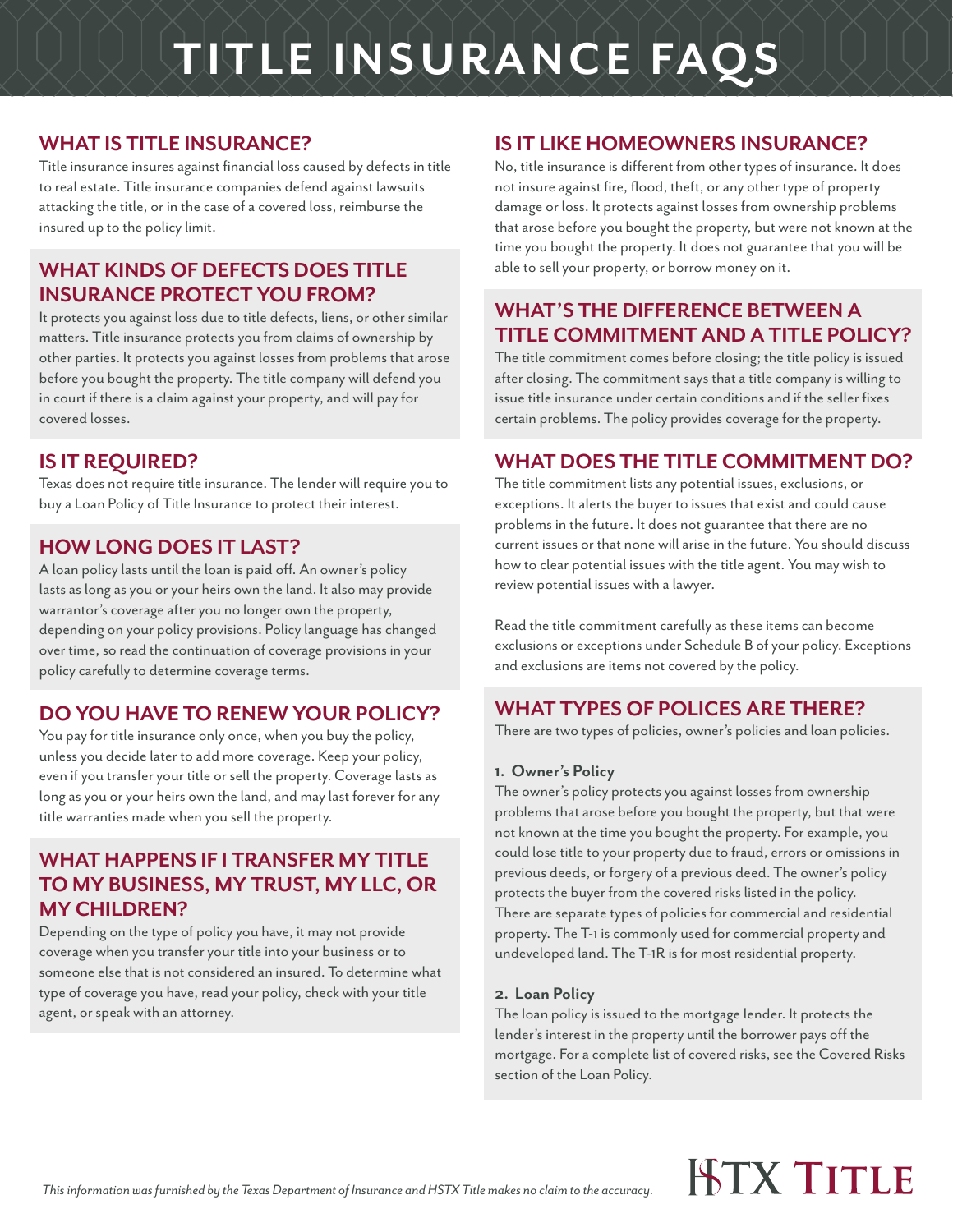## **TITLE INSURANCE FAQS**

#### **WHY DO I NEED A LOAN POLICY?**

Most lenders will require a loan policy as a condition of the mortgage. The policy will repay the balance of your mortgage if a claim against your property voids your title. A loan policy covers up to the amount of the principal on your loan.

#### **HOW LONG DOES THE LOAN POLICY LAST?**

Loan policies remain in effect until you repay the loan. Most lenders will require you to buy a new loan policy if you refinance your home. When the new loan pays off the existing loan, the old loan policy expires.

#### **WHY DOES MY OWNER'S POLICY COST MORE THAN THE LOAN POLICY?**

When you buy an owner's policy and a loan policy at the same time, the loan policy is issued at a discounted price of \$100. If you decide not to purchase an owner's policy, you will pay full price for the loan policy.

#### **DO I GET A DISCOUNT IF I REFINANCE?**

Yes, if you refinance within eight years. The premium discount varies, based on the number of years since the original purchase. If the original purchase occurred within four years from the date of the loan policy, you get a 50% discount. If the purchase occurred within eight years of the loan policy, you get a 25% discount. After eight years, you pay full price for the loan policy.

#### **WHAT IF MY HOME INCREASES IN VALUE? AM I STILL COVERED?**

You are covered for the value of your policy. If you add improvements to your home, or if your home increases in value over time, you can buy an increased value endorsement to cover the increase in your property's value.

#### **CAN I GET A DISCOUNT ON THE PRICE OF MY POLICY?**

No. The premium rate is set by the Texas Department of Insurance. Each title agent is required to charge the same premium for a policy.

In Texas, the premium includes charges for additional services such as the title search, the title examination, and closing the transaction. You only pay the title policy premium once, at the closing of the sale. The buyer and seller may negotiate who pays the premium.

### **IS THERE A WAY TO SAVE MONEY ON MY CLOSING?**

You can shop around for cheaper escrow fees, or closing costs. These differ between agents.

Some title companies add extra charges for things like tax certificates and escrow fees, recording fees, and delivery expenses. Review any extra charges carefully. Ask for documentation of the true cost of these services. You may ask to see your closing papers in advance. You may also have an attorney attend the closing with you.

#### **DO TITLE COMPANIES CHARGE THE SAME POLICY PREMIUMS?**

Yes. Title insurance rates in Texas are regulated. All title companies will charge the same premium for a policy. Rates are based on the property's sale value. For example, the basic premium for a \$50,000 property is \$522, and the basic premium for a \$100,000 property is \$875.

#### **WHO DO I BUY A TITLE POLICY FROM?**

You should always buy from a licensed company. It's illegal to sell title insurance without a license in Texas. If you buy from an unlicensed company, your claims could go unpaid.

To verify that a company is licensed, call TDI's Consumer Help Line at 1-800-252-3439. You can also check online.

#### **DO I GET TO PICK MY OWN TITLE COMPANY?**

You may choose any title company you want; you don't have to use a company selected by a real estate agent, builder, or lender.

Section 9 of the Real Estate Settlement Procedures Act (RESPA) prohibits sellers from conditioning the home sale on the use of a specific title insurance company. You may contact the Consumer Financial Protection Bureau, who regulates RESPA, if you have a complaint.

### **HTX TITLE**